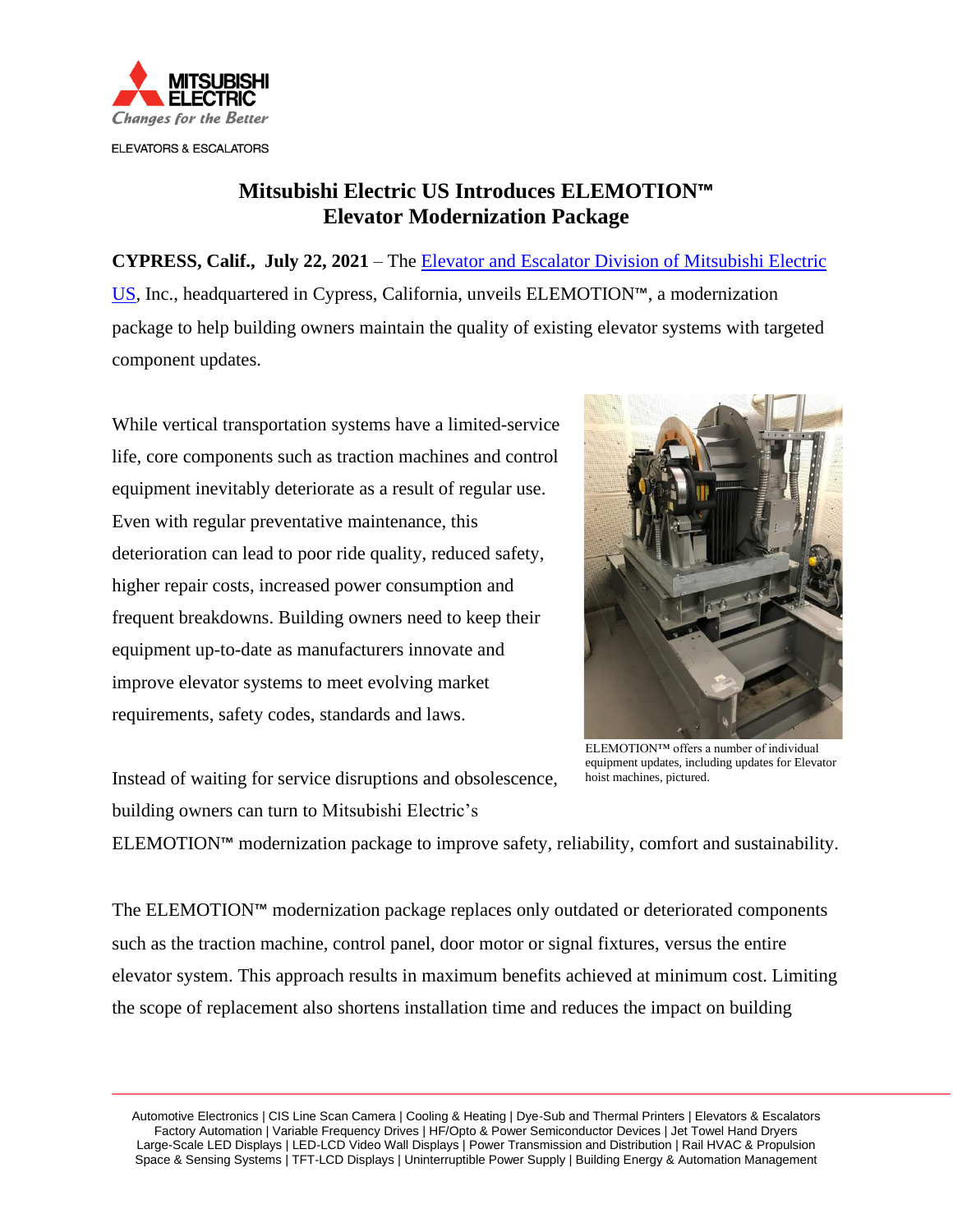operations. Overall, ELEMOTION™ helps building owners control costs by updating versus replacing existing elevators to serve tenants better and meet modern performance standards.

Add-on features available with the ELEMOTION™ modernization package include:

- Sigma AI 2200C Destination Oriented Allocation System [DOAS™]
- Elevator Call System with Smartphone Application
- High efficiency state-of-the-art permanent magnet (PM) gearless traction machine with secondary braking for added safety
- Multi-beam Infrared Door Sensor
- ReadyConnect™ connection interface (Optional)

"Our goal is always to increase the reliability and safety of vertical transportation systems everywhere," said Scott Miller, senior modernization manager, Mitsubishi Electric US Elevator and Escalator Division. "The solutions offered through the ELEMOTION™ modernization package allow us to not only service and upgrade our systems but provide existing systems of other major brands with state-of-the-art modernization options. By focusing on individual components, we're able to address system issues head-on in a way that's the least disruptive for tenants and the most cost-effective for building owners."

As customers' needs change and evolve, Mitsubishi Electric continuously develops innovative and effective solutions to meet those needs, which now include the ELEMOTION™ modernization package. Learn more about Mitsubishi Electric US, Inc., elevators and escalators at [www.MitsubishiElevator.com.](http://www.mitsubishielevator.com/)

## # # #

## **About Mitsubishi Electric US, Inc. Elevator and Escalator Division**

Headquartered in Cypress, California, Mitsubishi Electric US, Inc. Elevator and Escalator Division sells, installs, modernizes and services elevators and escalators. The division is recognized as an industry leader in product quality, reliability, and preventive maintenance programs. "Quality in motion" is inherent in the division's best in class products and people. Quality is at the division's core. The products differentiate themselves through the smooth ride, leading edge technology and unmatched reliability. The commitment continues over the life of the product through the division's intensive service program that maximizes uptime of vertical transportation. Additional information is available at [www.MitsubishiElevator.com](https://www.mitsubishielevator.com/) or 714-220-4700.